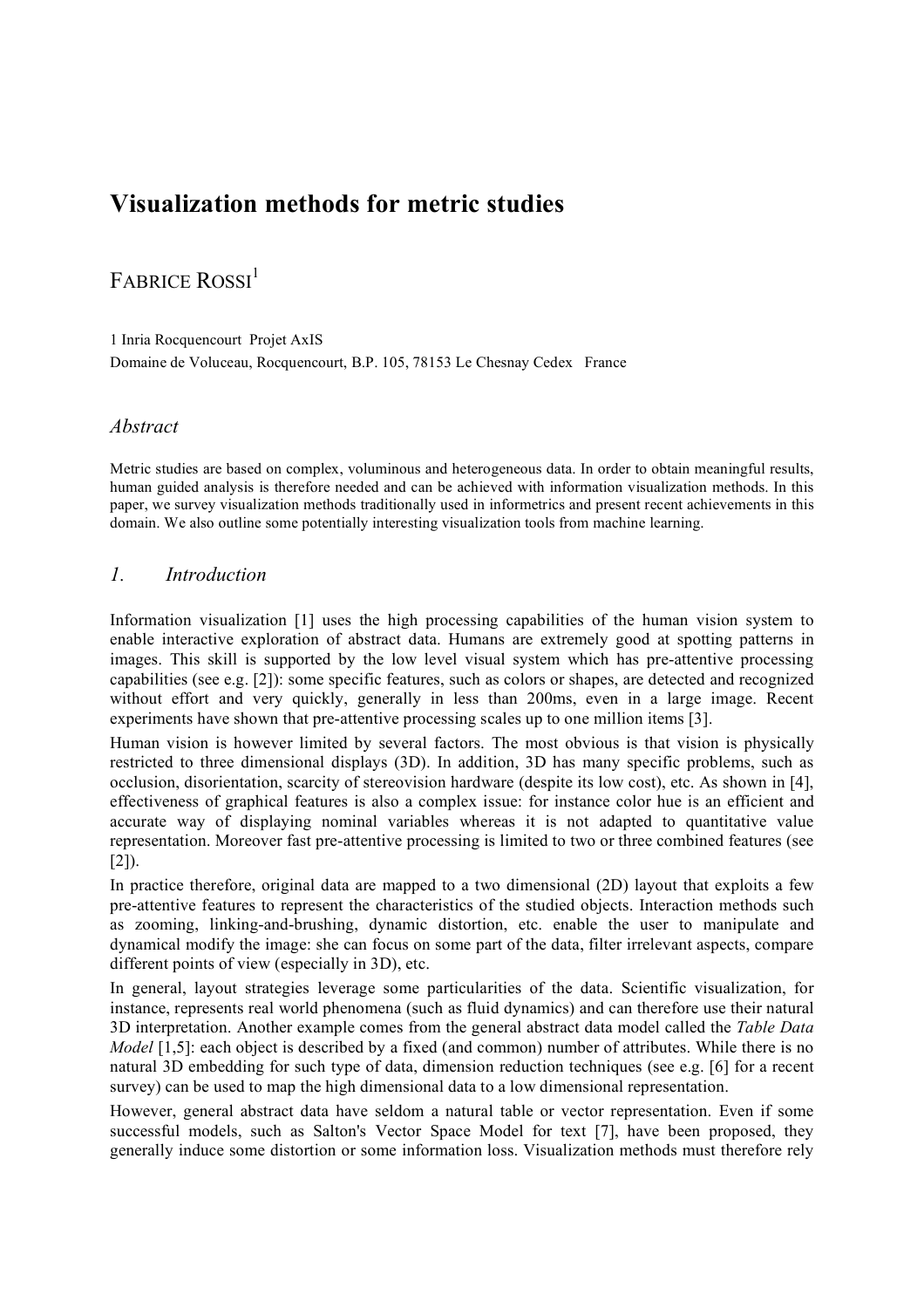on some specific layout techniques. This is especially the case for data from metric studies. Citation data, for instance, correspond to graphs that have no meaningful vector representation.

We give in this paper an overview of the major visualization methods used in metric studies. General surveys of this field can be found in [8,9] and we won't try to have comprehensive coverage as those articles. Examples of state-of-the-art methods can be found in the winning entries of the InfoVis 2004 contest whose goal was to display the history of information visualization based on bibliographic information [10,11]. Our goal is to present the main layout strategies used in informetrics and to outline some possible research opportunities in this area by listing recent machine learning achievements that could be used for visual representation. Section 2 recalls the types of data commonly considered by metric studies. Section 3 is dedicated to dissimilarity methods, based on the transformation of the original data into a dissimilarity matrix. Section 4 presents methods adapted to the vector space model used for, e.g., abstract or full text paper analysis. Section 5 briefly outlines graph based methods that deal with citation data and other networks from metric studies.

## *2. Metric studies data*

Informetrics is based on the analysis of complex, heterogeneous and interlinked data with different level of details. Bibliographic data include for instance articles whose full text is generally described by some meta-data: title, authors, publication mean (journal, conference proceedings, etc.), keywords, abstract, cited papers, etc. Articles are also nodes in a graph whose arcs correspond to citations (author or mixed graphs can also be considered). Analysis can be conducted at the article level, but also at higher levels such as author, journal, research field, etc. This general pattern applies to patents, web sites, etc. Its complexity is increased by the lack of consistency of data sources: older articles might miss full text or keywords, web page meta-data are frequently non-existent or even bogus, etc.

Because of their complex nature, metric studies data are generally transformed to simpler but manageable representations. A standard solution is to consider the graph structure induced at the article level by (co)-citation or at the author level by co-authoring and (co)-citation (higher level can also be analyzed). The obtained graphs can be enriched by node annotations (content of the article, number of articles per author, etc.) and arc annotations (number of co-citations for instance). It should be noted that this graph base representation doesn't generally imply information loss. It's in fact the natural representation for web sites, for instance. Another complementary approach consists in relying more on the textual part of the data, generally by using a vector space model [7] or more directly by focusing on meta-data with high semantic content such as keywords or categories.

Because metric studies are based on very heterogeneous data, aggregate measures are frequently preferred over raw data. Basic statistics such as journal impact factors lead to simple and classical visualization (bar charts, time series, etc.). Aggregation can also be used to define similarities (or dissimilarities) between the studied objects. For instance the Jaccard index applied to cited articles defines a similarity between articles: articles that cite similar papers are considered to be similar. This rationale can be applied at different abstraction levels and to different low level data (authors cited together in articles, articles that use common words, etc.).

To summarize informetrics can be based on three major types of data: annotated graphs, vector data and similarity data (by similarity data, we mean data described by the matrix of their pairwise similarities).

# *3. Similarity based approaches*

# *3.1. Multidimensional scaling*

When data are described only through pairwise similarities, the main goal of visualization is to respect as closely as possible those similarities: close objects according to the similarity matrix should be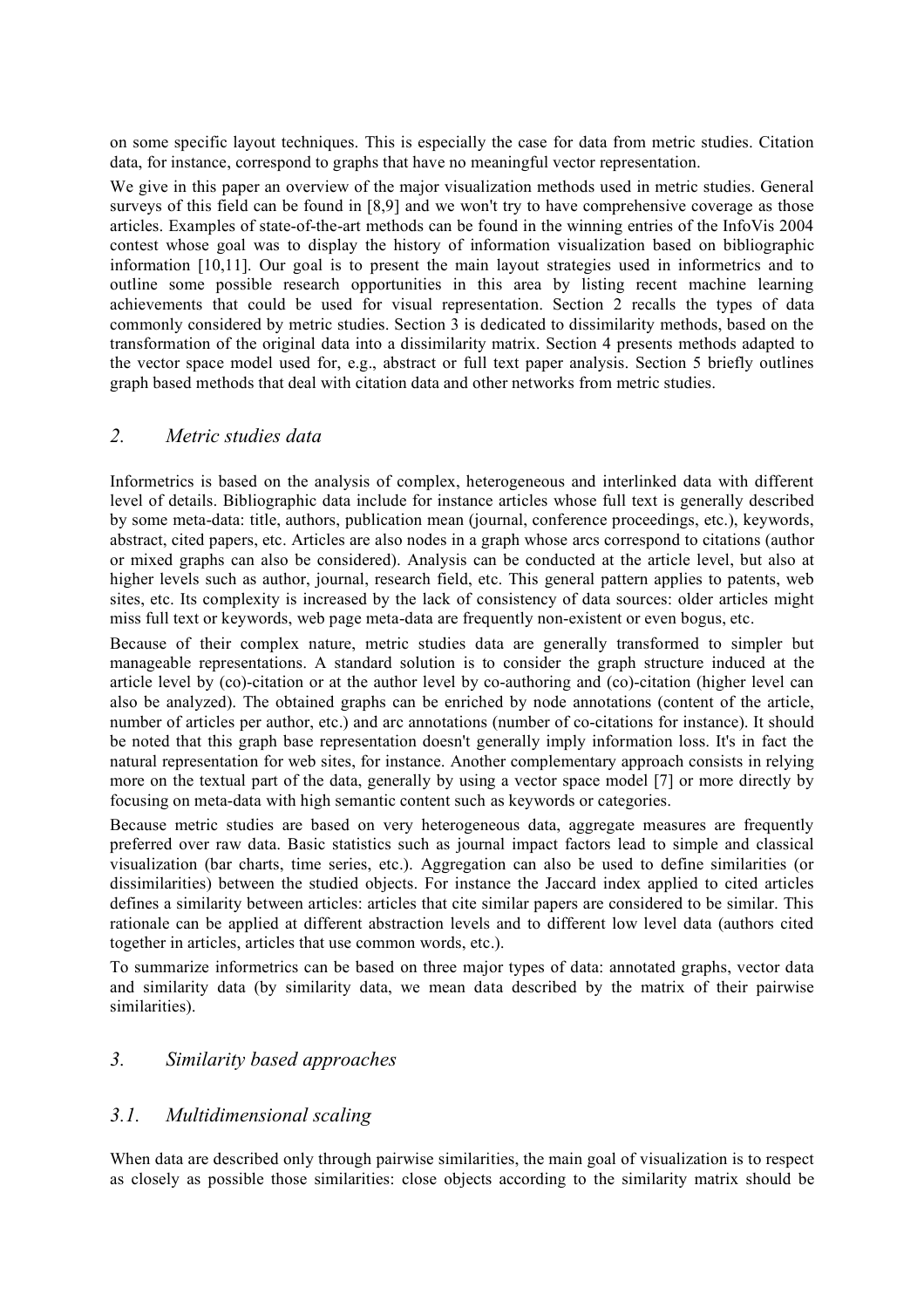represented by close points or icons on the 2D (or 3D) layout. The main tool for this ordination problem is the family of Multidimensional Scaling (MDS) methods, introduced by Torgerson [12]. The main idea of MDS methods is to find a low dimensional representation of the data such that Euclidean distances between points in the low dimensional space are good approximations of the original dissimilarities (which are obtained via simple transformations from the similarities).

Torgerson's classical MDS applies to dissimilarities defined by high dimensional data in an Euclidean space, a situation that doesn't correspond to metric studies data (in fact classical MDS is equivalent to Principal Component Analysis). In more general situations, one relies on Kruskal's MDS [13,14] which is based on the iterative optimization of a stress function that measures the discrepancies between the low dimensional Euclidean structure and the original dissimilarity matrix. This form of MDS is one of the most common tool in metric studies and more generally for mapping non vector data (see e.g. [8,9] for some references in metric studies). The type of MDS and, as a consequence, of visualization, depends on the optimized stress function. Some examples of modified stress include Sammon's non linear mapping [15] which tries to respect more small dissimilarities (in the original space) than large ones and Curvilinear Component Analysis (CCA [16]) which tries to make sure that small distances in the low dimensional representation correspond to small dissimilarities in the original space. To our knowledge, those variants of MDS are seldom use in metric studies, despite their advantages (CCA has low computational requirements for instance).

MDS used to have a major limitation, its high computational cost. Standard MDS algorithms scale in  $O(n^3)$  or  $O(n^4)$  for *n* objects. A lot of optimization work has been done in order to reduce this cost. A very sophisticated solution, based on sampling, interpolation and a force directed model is proposed in [17,18] and scales in  $O(n^{5/4})$ . This implementation achieves impressive scalability: 100 000 objects can be embedded in less than 6 minutes on a standard PC (Pentium IV 2.4 Ghz). Other optimized implementations include hierarchical grid methods proposed in [19]. It should be noted that those methods use approximations to solve the stress minimization problem and therefore that the final value of the stress should be checked in order to make sure that the mapping is acceptable.

Another optimization possibility consists in using spectral analysis (as in the classical scaling) either of the original dissimilarity matrix (discarding or not negative eigenvalues, see [20]) or of some preprocessed version such as in laplacian eigenanalysis (used in VxInsight [21,22]). Those solutions strongly benefit from research in eigenanalysis, especially because some similarity matrices obtained in metric studies are sparse. As for iterative MDS, classical MDS can be accelerated by approximating some calculation. The well known FastMap algorithm [23] for instance is in fact an approximate classical MDS [24]. It should be noted however, that methods based on classical MDS don't minimize the same stress function as non classical MDS and can lead to less interesting embeddings, mainly because even if the underlying similarity is metric, a perfect Euclidean embedding might be impossible: knowing that mapping errors are unavoidable, stress functions are designed to limit some type of errors while disregarding others. CCA [16], for instance, is known to be able to unfold complex structures by "tearing" the high dimensional surface.

A limitation MDS that is still valid is the fact that global analysis is difficult, partly because axes of the mapping don't have generally any obvious meaning. This might be considered as a consequence of the non linear nature of non classical MDS as opposed to Principal Component Analysis for instance. Another consequence of non linearity is the difficulty to trust proximities in the 2D representation. The valued of the stress function gives only a rough estimation of the quality of the mapping. Better global measures have been proposed [25,26] and local distortions can be visualized on the layout itself [27], but those techniques have not been applied yet to metric studies.

#### *3.2. Other methods*

While the family of MDS methods dominates the field of ordination algorithms, other solutions are used. VxInsight uses for instance a sophisticated type of force directed placement (FDP), VxOrd [21,22], that scales in *O(n)*. The algorithm is related to MDS but the optimized stress is quite different. As pointed out in [9], VxInsight and similar FDP methods have been used in many metric studies.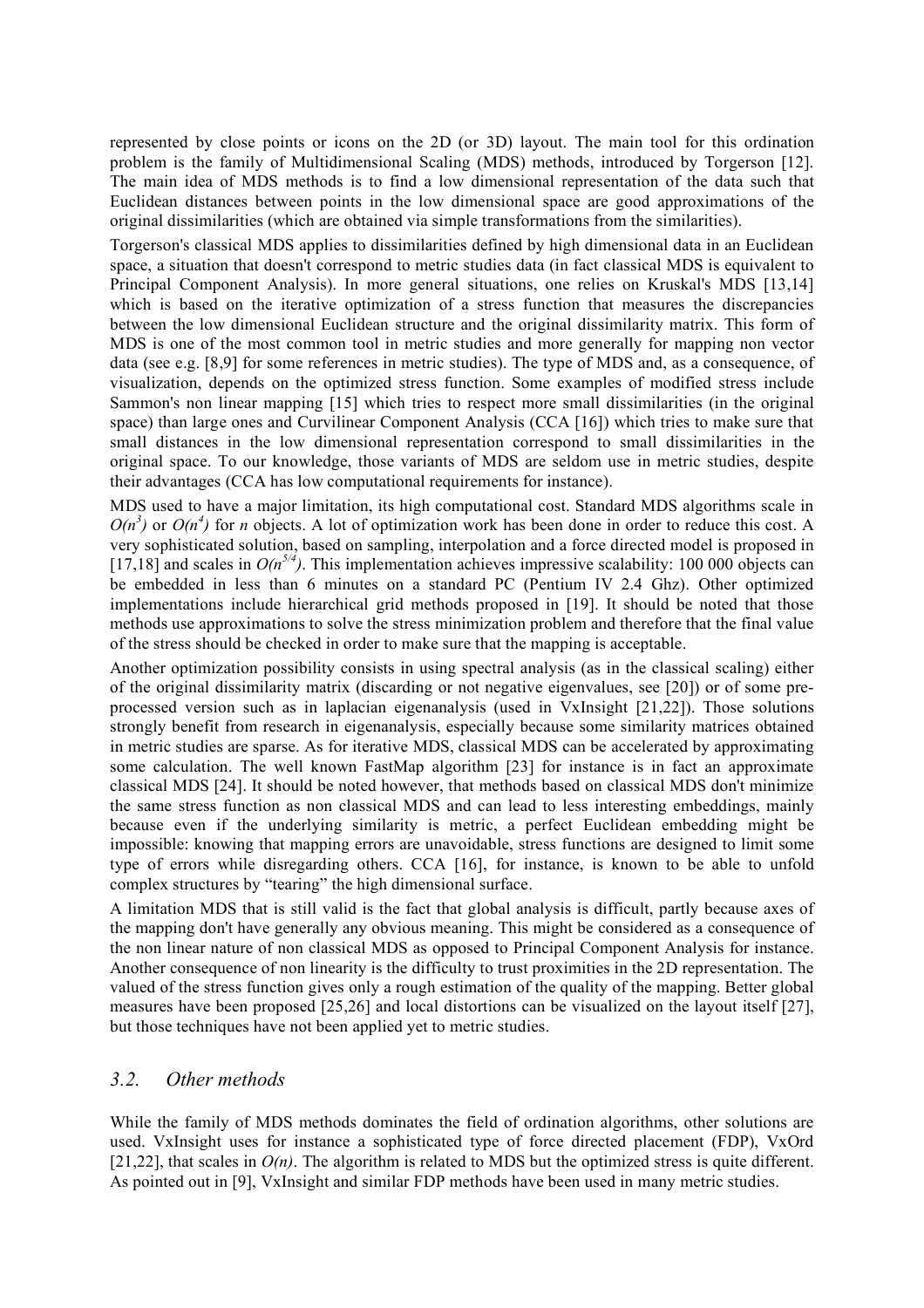Older methods include for instance the triangulation technique proposed in [28] which provides perfect preservation of some of the original dissimilarities (the dissimilarities between any object and its two closest neighbors are exactly represented which corresponds to *2(n-3)+3* perfectly represented values).

Kohonen's Self Organizing Map (SOM [29]) have been used in DIVA [30] to provide ordinations of similarity data from metrics studies (DIVA maps documents according to citations and words based similarities). One of the limitations of the proposed solution is that it transforms the similarity matrix into a vector model: two objects are close according to this model if they have the same pattern of similarity to all other objects. In a way, this emphasizes global distances rather than local ones. A similar approach is used in [31] for mapping authors based on co-citation similarities. While this approach can lead to good results, its theoretical properties are not well known. Some extensions of the SOM to dissimilarity data that try to give a proper semantic to the algorithm have been proposed [32-35], but none have been applied to metric studies. There computational costs tend to be quite high even if recent advances have been made [36].

## *4. Vector model*

When the data can be accurately represented in a vector space, most of the standard visualization tools can be applied (more precisely methods that target the table data model [1,5]). In metric studies, the vector space approach has been mainly applied to textual data, via Salton's model [7] combined with some term weighting strategy such as inverse document frequency. For full text analysis, this generates very high dimensional vectors: simple linear dimension reduction techniques, such as Principal Component Analysis (PCA) and Latent Semantic Analysis (LSA [37]) are generally used to limit noise and to enhance semantic content.

The obtained data (raw vector data or preprocessed vector data) are sometimes cast into a similarity matrix (via the Euclidean norm or more generally a Minkowsky norm) and submitted to a non linear MDS algorithm.

# *4.1. The Self Organizing Map*

Apart from this approach, the most used vector space tool in metric studies is Kohonen's SOM [29]. Pioneering work in this area was done by X. Lin et al. in [38] which is generally considered as the first application of the SOM to abstract information visualization (document spaces). The SOM has several advantages over MDS that include its scalability to huge data sets (the impressive Websom application was conducted on almost seven millions of patent abstracts [39]), the simultaneous clustering and projection operations that provide both overview and detailed representation, the numerous visualization methods [40-42] that give a complete view of the SOM's results, etc.

The standard SOM algorithm has been modified and enhanced for text database visualization and more generally for document space analysis. Chen et al. have proposed for instance a type of hierarchical SOM (layered SOM in their words [43]) that enables to recursively refine the mapping by training a SOM on some area of the results of a previous SOM. This model was further enhanced in [44] by taking advantage of the sparsity of the vector model for text analysis (see also [45] for recent achievements of the same team). Other hierarchical SOM methods have been proposed for similar tasks, for instance the Treeview SOM [46] which targets web pages. A more complex extension of SOM which is in a way related to hierarchical SOM but with communications between SOMs, the multi-SOM [47], has also been applied to the mapping of document bases [48].

The SOM appears has a meeting point for many communities. For example, its excellent visualization capabilities have been a motivation for researchers of the machine learning community to leverage concepts and methods from information visualization. The general concept of "focus  $+$  context" [49] has been for instance applied to the SOM by Ritter in [50] and further extended to hierarchical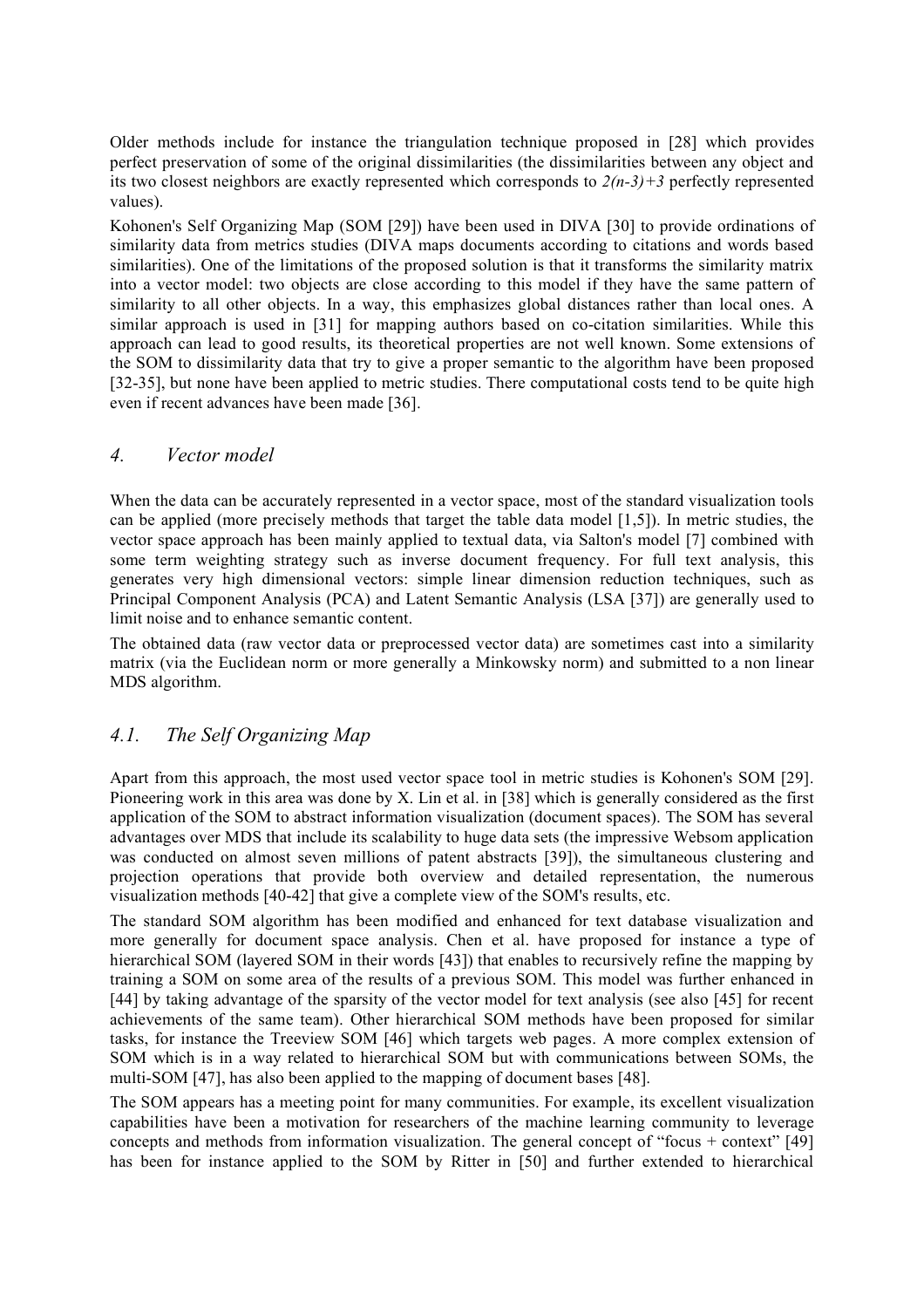growing SOM by Ontrup and Ritter in [51] (see also [52] for dynamic distortion techniques applied to the SOM).

Because it generates a map, the SOM has also been exploited and analyzed by researchers from the geographic information system (GIS) community. Skupin for instance has studied the geographic and cartographic metaphors for displaying information spaces, originally with MDS [53] and latter with the SOM [54,55]. The display of the SOM results by GIS software provide very interesting results with might be easier to comprehend by non expert users with the help of a strong cartographic metaphor. A survey of the link between information visualization and cartography is available in [56].

## *4.2. Promising recent methods*

To our knowledge, metric studies visualizations based on vector space data have been limited to MDS like methods and to derivatives of the SOM and haven't yet take advantage of recent advances from machine learning in the field of manifold learning [6] and latent variable models [57].

Manifold learning aims at finding low dimensional structures in high dimensional data, such as a sphere in a 3D space. The main idea is to build in the high dimensional space a model of the local structure of the data (via its k-neighbor graph for instance) chosen so as to be easily embeddable in a low dimensional space. Isomap [58] for instance builds a geodesic distance between objects based on the k-neighbor graph and maps the obtained dissimilarity matrix to a low dimensional representation via classical MDS. Curvilinear Distance Analysis (CDA [59]) uses the same idea but replaces MDS with CCA [16]. Locally Linear Embedding (LLE [60]) represents the local structure by a hyperplane and finds a low dimensional embedding that has a similar linear structure. Other related methods have been defined (see [6] and [61]) and tend to produce very interesting results, even in very high dimensional spaces (such as image spaces). It remains however to be seen whether the underlying structure of vector spaces built from metric studies data can be modeled as a low dimensional manifold that can be easily embedded in a low dimensional space. The emphasize put on locality by manifold learning methods might be for instance incompatible with the requirements of metric studies (manifold learning methods do not respect long distances at all because they are discarded in the early phase of the algorithms). It should be noted that many of those methods, especially Isomap, CDA, and LLE, can be applied to dissimilarity matrices.

Latent variable models take in a way the opposite point of view: the high dimensional observed data are supposed to be generated from corresponding low dimensional unobserved (or latent) variables [57] through a known probabilistic model of the general form  $t = v(x;w) + e$ , where *t* denote the high dimensional data, *x* the latent variables, *e* the noise and *y* the parametric form of the model with parameters *w*. The oldest latent variable model is the one of factor analysis (see e.g. [6]) in which *y* is linear. With some assumptions on the distribution of x and e, it corresponds to PCA (see e.g. [62]). It allows one to define probabilistic PCA [62], which in turns gives mixture of probabilistic PCA [63]: in this approach, the data are simultaneously clustered and linearly projected to a low dimensional representation. This allows one to overcome the limitation of one single linear projection, while preserving a simple model. An interactive hierarchical version of this model has been proposed in [64] and gave interesting visual results. The Generative Topographic Mapping (GTM [65]) is a SOM like non linear latent variable model that has visualization capabilities quite similar to those of the SOM, with the advantage of being based on a simple probabilistic model. An interactive hierarchical version of the GTM has been proposed in [66].

The main difficulty in designing latent variable models is to come up with meaningful probabilistic high dimensional models. The standard GTM for instance is not adapted to discrete data and has to be modified for this type of task as in [67], or more recently with the Latent Trait Model (LTM [68]). It has been shown in [69] that combining LTM with the hierarchical GTM of [66] provides very interesting visualization possibility for text corpus represented by a binary vector space model. Many recent works on latent variable models try to define generative models for different types of data. The model of [70] targets for instance text streams, while [71] is designed for symbolic sequences, such as web log data. Latent variable models are therefore applicable to metric studies data such as text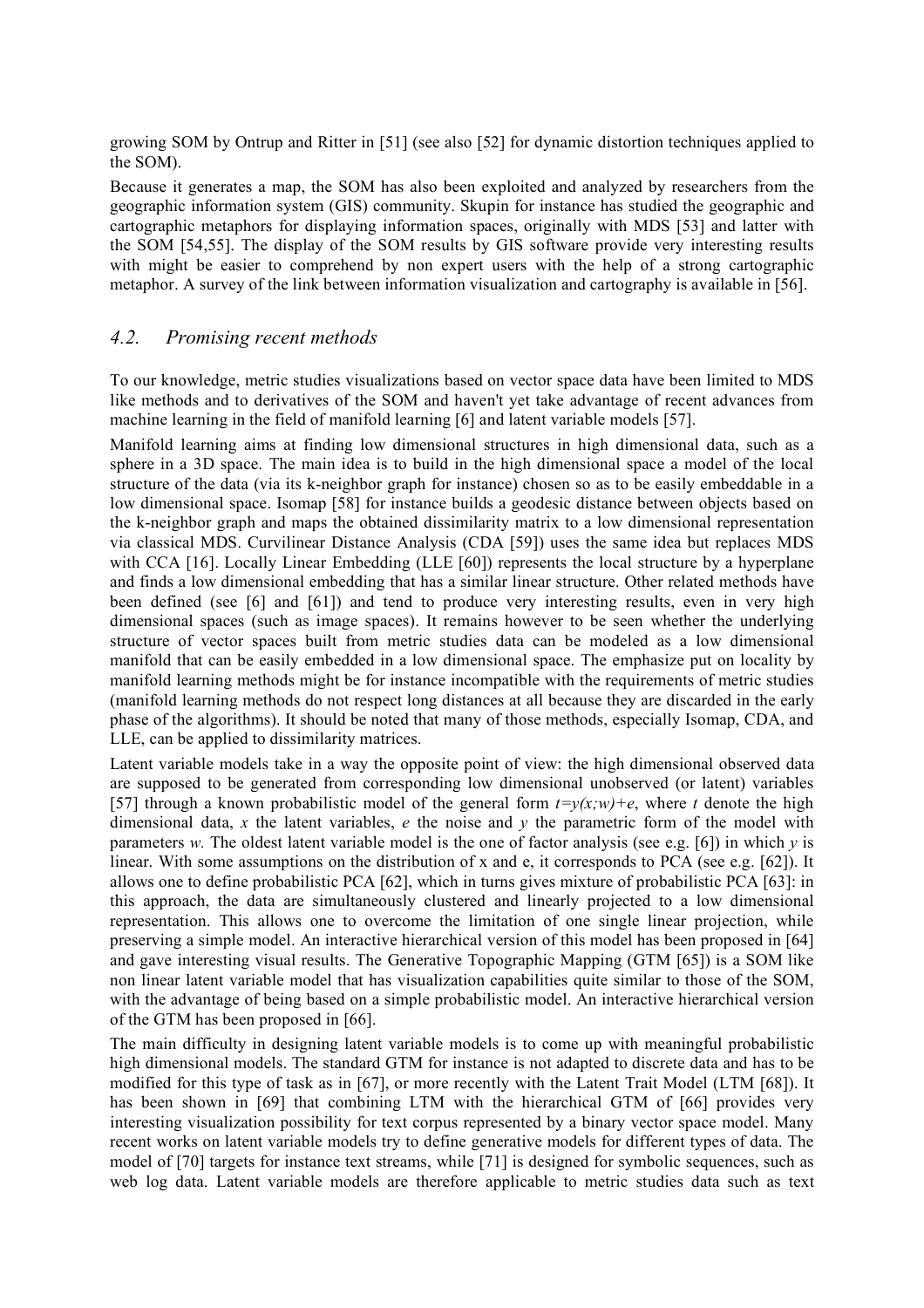collections, but broader applications, e.g., to graph structures, will be possible only if meaningful generative models can be build for those type of data (based for instance on random graph models, see e.g. [72] for a survey).

# *5. Graph based methods*

The natural representation of metric studies data is generally a graph with annotations and early visualization of such data were done by manual layout of the graphs (see e.g. [73]). Latter works represent simplified graphs (clustered graphs) via MDS (see e.g. [74]). This type of visualization is based on a transformation of the graph into a dissimilarity matrix and therefore doesn't directly leverage the graph structure of the data. On the contrary, the work of Chen (Generalized Similarity Analysis, GSA [75,76]) is truly based on the links between analyzed objects. Chen's method is based on the extraction from the graph of a Pathfinder network [77]: this network acts as a summary of the original graph by retaining only some of the links between nodes. The obtained sub-graph depends on the parameters of the algorithm, but they can be chosen such that the pathfinder network corresponds to the union of all possible minimum spanning trees of the original graph. In this situation, the geodesic dissimilarity between nodes of the pathfinder network is a distance and is therefore easier to embed in 2D than an arbitrary non metric dissimilarity. Chen uses the Kadama and Kawai's force directed placement method [78] to layout the pathfinder network. GSA has been applied to different metric studies, for instance author co-citation in [79] and for document co-citation in [9]. The main limitation of GSA is the high cost of pathfinder network calculation that scales in  $O(n<sup>4</sup>)$ . It is therefore tempting to use a Minimum Spanning Tree (MST) for which simple algorithms such Kruskal's or Prim's scale in *O(e* log *n)* where *e* is the number of edges in the graph. While this allows one to obtain interesting results [80], comparative studies have shown that pathfinder networks provide better summaries than MSTs (see e.g. [81]).

More recently, metric studies data visualizations have started to use general purpose graph visualization tools (see [82,83] for surveys on graph visualization), especially software such as Pajek [84], originally designed for social network analysis. Two of the four winning submissions to the InfoVis 2004 contest [10] made intensive use of graph visualization ([85] used Pajek and [86] was based on WilmaScope [87]), while five among the eight second place submissions do the same. One of the most original works from this contest is [88] which uses a hierarchical decomposition of the graph to be visualized based on the small-world structure of many social networks [89].

# *6. Conclusion*

Metric studies data are complex and heterogeneous; with the growing availability of interlinked numerical libraries, the volume of those data is becoming huge. Even if automated knowledge discovery tools can be applied to informetrics, interactive visualization tools remain extremely useful to help practitioners to understand those voluminous data.

Recent works in the visualization field try to display the complex networks that give a natural and complete description of some important aspects of metric studies data, e.g. co-citation author networks in bibliometrics. Progresses of the graph visualization fields have allowed the layout of large graphs and provide the infrastructure of those advanced knowledge domain exploration methods.

In the future, dissimilarity based methods, which remain useful even if they loose part of the original structure by summarizing it into a simple numerical matrix, could benefit from recent advances such as efficient Multidimensional Scaling algorithms, modified Self Organizing Maps for dissimilarity data, and Manifold Learning methods like Isomap or LLE.

The standard vector model for text remains a valuable tool for document analysis, especially in conjunction with the Self Organizing Map. Better results might be achieved nevertheless via latent variable models (such as the Generative Topographic Mapping), especially because good generative models have been recently proposed for text data.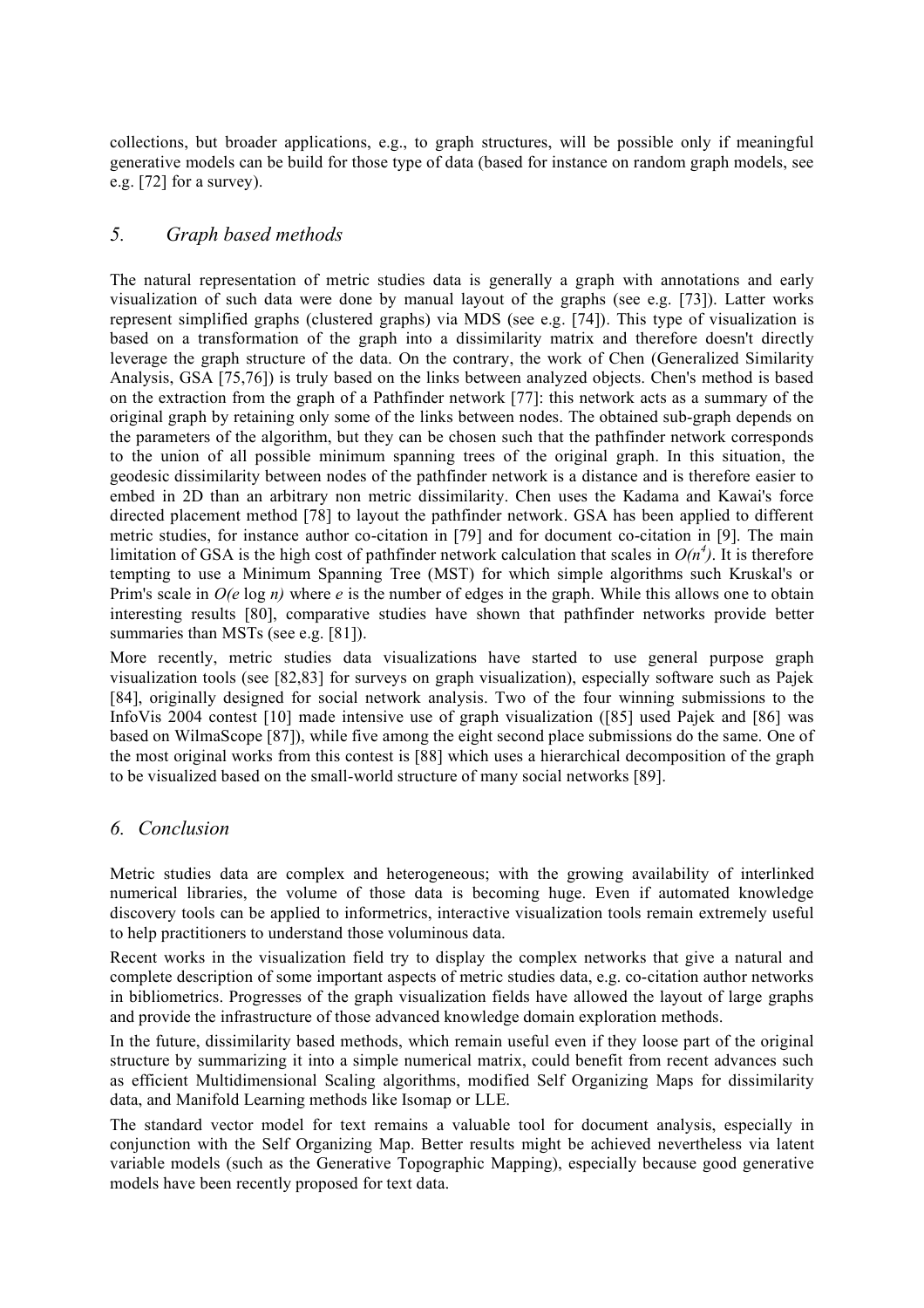#### *References*

- 1. S. K. Card, J. D. Mackinlay, and B. Shneiderman, editors. Readings in Information Visualization: Using Vision to Think, Morgan Kaufmann, San Francisco, 1999.
- 2. C. G. Healey, K. S. Booth, and J.T. Enns. Visualizing real-time multivariate data using preattentive processing. ACM Transactions on Modeling and Computer Simulation, 5(3):190-221, July 1995.
- 3. J.-D. Fekete and C. Plaisant. Interactive information visualization of a million items. In Proceedings of IEEE Symposium on Information Visualization 2002 (InfoVis 2002), pages 117-124, Boston (USA), 2002.
- 4. J. D. Mackinlay. Automating the design of graphical presentations of relational information. ACM Transactions on Graphics, 5(2):110-141, April 1986.
- 5. P. E. Hoffman. Table Visualizations: A Formal Model and Its Applications. PhD thesis, University of Massachusetts at Lowell, 1999.
- 6. C. J. C. Burges. Geometric methods for feature extraction and dimensional reduction. In L. Rokach and O. Maimon, editors, Data Mining and Knowledge Discovery Handbook: A Complete Guide for Practitioners and Researchers. Kluwer Academic Publishers, 2005.
- 7. G. Salton, C. Yang, and A. Wong. A vector space model for automatic indexing. Communications of the ACM, 18(11):613-620, 1975.
- 8. H. D. White, and K. W. McCain. Visualization of literatures. In M. E. Williams, editor, Annual Review of Information Science and Technology, 32:99-168. Medford, NJ: Information Today, 1997.
- 9. K. Börner, C. Chen, and K. Boyack. Visualizing Knowledge Domains. In B. Cronin, editor, Annual Review of Information Science & Technology, 37:179-255. Medford, NJ: Information Today, 2003.
- 10. J.-D. Fekete, G. Grinstein, and C., Plaisant. IEEE InfoVis 2004 Contest, the history of InfoVis, http://www.cs.umd.edu/hcil/iv04contest/, 2004.
- 11. J.-D. Fekete and C. Plaisant. Les leçons tirées des deux compétitions de visualisation d'information. In Proceedings of IHM2004, pages 7-12, Namur, Belgium, September 2004.
- 12. W. S. Torgerson. Multidimensional scaling: I. theory and method. Psychometrika, 17:401-419, 1952.
- 13. J. B. Kruskal. Multidimensional scaling by optimizing goodness of fit to a nonmetric hypothesis. Psychometrika, 29:1--27, 1964.
- 14. J. B. Kruskal. Nonmetric multidimensional scaling: a numerical method. Psychometrika, 29:115--129, 1964.
- 15. J. W. Sammon. A nonlinear mapping for data structure analysis. IEEE Transactions on Computer, C-18(5):401-409, May 1969.
- 16. P. Demartines and J. Hérault. Curvilinear component analysis: a self-organizing neural network for nonlinear mapping of data sets. IEEE Transactions on Neural Networks, 8(1):148--154, 1997.
- 17. A. Morrison, G., Ross, and M. Chalmers. Multidimensional Scaling through Sampling, Springs and Interpolation, Information Visualization 2(1): 68-77, March 2003.
- 18. A. Morrison, and M. Chalmers. A Pivot-Based Routine for Improved Parent-Finding in Hybrid MDS, Information Visualization 3(2):109-112, 2004.
- 19. M. M. Bronstein, A. M. Bronstein, R. Kimmel, and I. Yavneh, Multigrid multidimensional scaling, Numerical Linear Algebra with Applications, 13(2-3):149-171, 2006.
- 20. J. Laub, and K.-R. Müller. Feature Discovery in Non-Metric Pairwise Data, Journal of Machine Learning Research, 5:801-818, July 2004.
- 21. G. S. Davidson, B. Hendrickson, D. K. Johnson, C. E. Meyers, and B. N. Wylie. Knowledge Mining With VxInsight: Discovery Through Interaction, Journal of Intelligent Information Systems, 11:259-285, 1998.
- 22. G. S. Davidson, B. N. Wylie, and K. W. Boyack. Cluster stability and the use of noise in interpretation of clustering. Proc. IEEE Information Visualization, pages 23-30, 2001.
- 23. C. Faloutsos and K.-I. Lin. FastMap: A fast algorithm for indexing, data-mining and visualization of traditional and multimedia datasets. In Proceedings ACM SIGMOD'95, pages 163-174, 1995.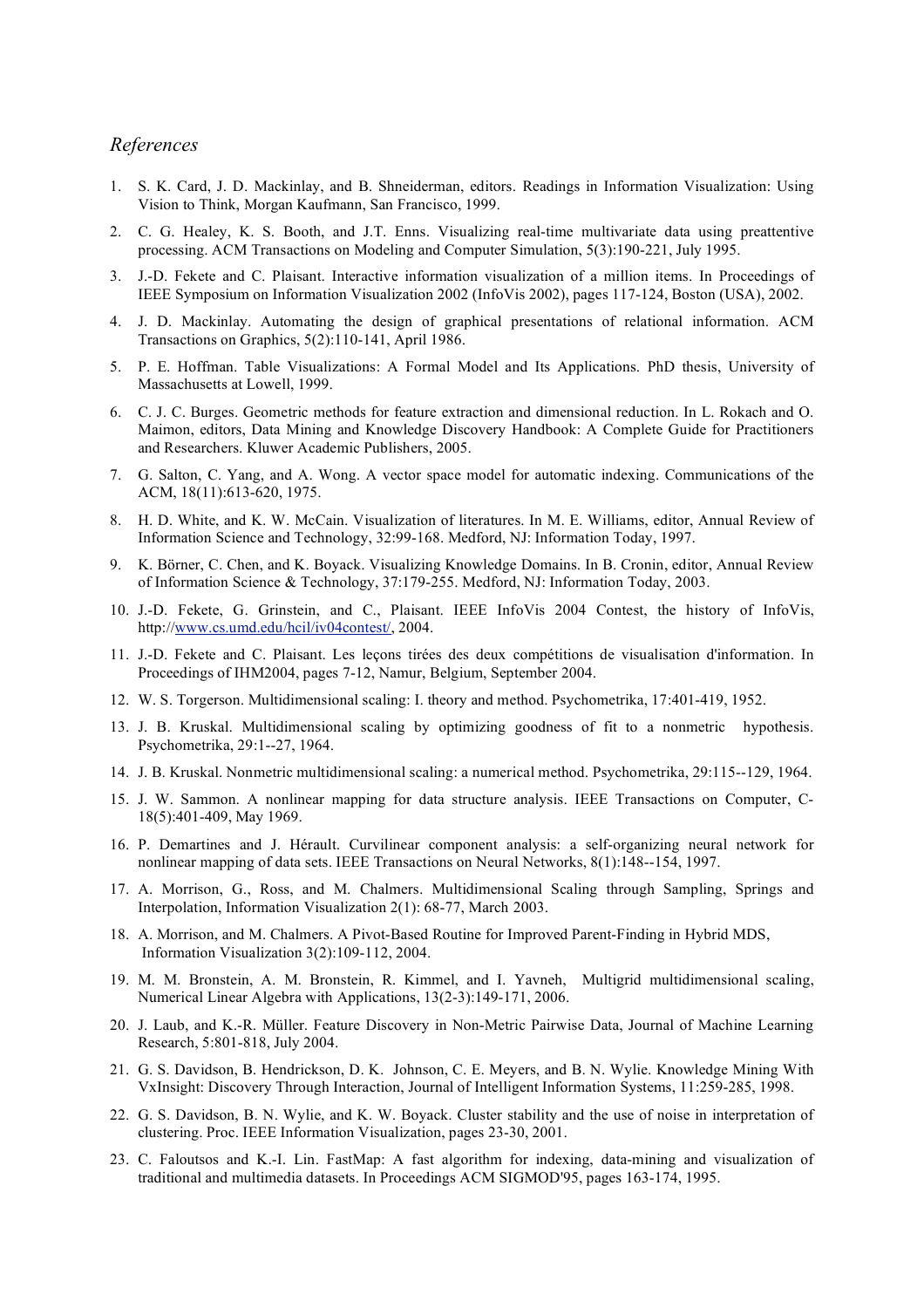- 24. J. C. Platt. FastMap, MetricMap, and Landmark MDS are all Nystörm algorithms. In Proceedings of the 10th International Workshop on Artificial Intelligence and Statistics, pages 261-268, 2005.
- 25. J. Venna and S. Kaski. Neighborhood preservation in nonlinear projection methods: An experimental study. In Proceedings of ICANN 2001, pages 485-491, Berlin, 2001.
- 26. S. Kaski, J. Nikkila, M. Oja, J. Venna, P. Toronen, and E. Castren. Trustworthiness and metrics in visualizing similarity of gene expression. BMC Bioinformatics:4, 2003.
- 27. M. Aupetit. Visualizing distortion in continuous projection techniques. In Proceedings of XIIth European Symposium on Artificial Neural Networks (ESANN 2004), pages 465-470, Bruges (Belgium), April 2004.
- 28. R. C. T. Lee, J. R. Slagle, and H. Blum. A triangulation method for the sequential mapping of points from N-Space to Two-Space. IEEE Transactions on Computer (26):288-292, 1977.
- 29. T. Kohonen. Self-Organizing Maps, volume~30 of Springer Series in Information Sciences. Springer, third edition, 2001.
- 30. S. A. Morris, C. DeYong, Z. Wu, S. Salman, and D. Yemenu. DIVA: a visualization system for exploring document databases for technology forecasting. Computers & Industrial Engineering 43:841-862, 2002.
- 31. X. Lin, H. D. White, and J. Buzydlowski. Real-time author co-citation mapping for online searching. International Journal of Information Processing & Management, 39(5):689-706, 2003.
- 32. C. Ambroise and G. Govaert. Analyzing dissimilarity matrices via Kohonen maps. In Proceedings of 5th Conference of the IFCS 1996, volume 2, pages 96-99, Kobe (Japan), 1996.
- 33. T. Kohonen and P. J. Somervuo. Self-organizing maps of symbol strings. Neurocomputing, 21:19-30, 1998.
- 34. T. Graepel and K. Obermayer. A stochastic self-organizing map for proximity data. Neural Computation, 11(1):139-155, 1999.
- 35. A. El Golli, B. Conan-Guez, and F. Rossi. A self organizing map for dissimilarity data. In Proceedings of IFCS 2004, pages 61-68, Chicago, Illinois (USA), 2004.
- 36. B. Conan-Guez, F. Rossi, and A. El Golli. Fast algorithm and implementation of dissimilarity selforganizing maps. Neural Networks, to be published in 2006.
- 37. S. Deerwester, S. T. Dumais, G. W. Furnas, T. K. Landauer, and R. A. Harshman. Indexing by latent semantic analysis, Journal of the American Society for Information Science, 41(6):391-407, 1990.
- 38. X. Lin, D. Soergel, and G. Marchionini. A self-organizing semantic map for information retrieval. Proceedings of the Fourteenth Annual International ACM/SIGIR Conference on Research and Development in Information Retrieval, pages 262-269, 1991.
- 39. T. Kohonen, S. Kaski, K. Lagus, J. Salöjarvi, J. Honkela, V. Paatero, and A. Saarela. Self organization of a massive text document collection. IEEE Transactions on Neural Networks, 11(3):574-585, May 2000.
- 40. J. Vesanto. SOM-based data visualization methods. Intelligent Data Analysis, 3(2):111--126, 1999.
- 41. J. Vesanto. Data Exploration Process Based on the Self-Organizing Map. PhD thesis, Helsinki University of Technology, Espoo (Finland), May 2002.
- 42. J. Himberg. From Insights to Innovations: Data Mining, Visualization, and User Interfaces. PhD thesis, Helsinki University of Technology, Espoo (Finland), November 2004.
- 43. H. Chen, C. Schuffels, and R. Orwig. Internet Categorization and Search: A Self-Organizing Approach. Journal of Visual Communication and Image Representation, Special Issue on Digital Libraries, 7(1):88- 102, 1996.
- 44. D. Roussinov, and H. Chen. A Scalable Self-Organizing Map Algorithm for Textual Classification: A Neural Network Approach to Automatic Thesaurus Generation. Communication and Cognition in Artificial Intelligence Journal (CC-AI), 15(1-2):81-111, 1998.
- 45. T. Ong, H. Chen, W. Sung, and B. Zhu. Newsmap: a knowledge map for online news. Decision Support Systems, 39:583-597, 2005.
- 46. R. T. Freeman, and H. Yin. Tree view self-organization of web content. Neurocomputing, 63:415-446, 2005.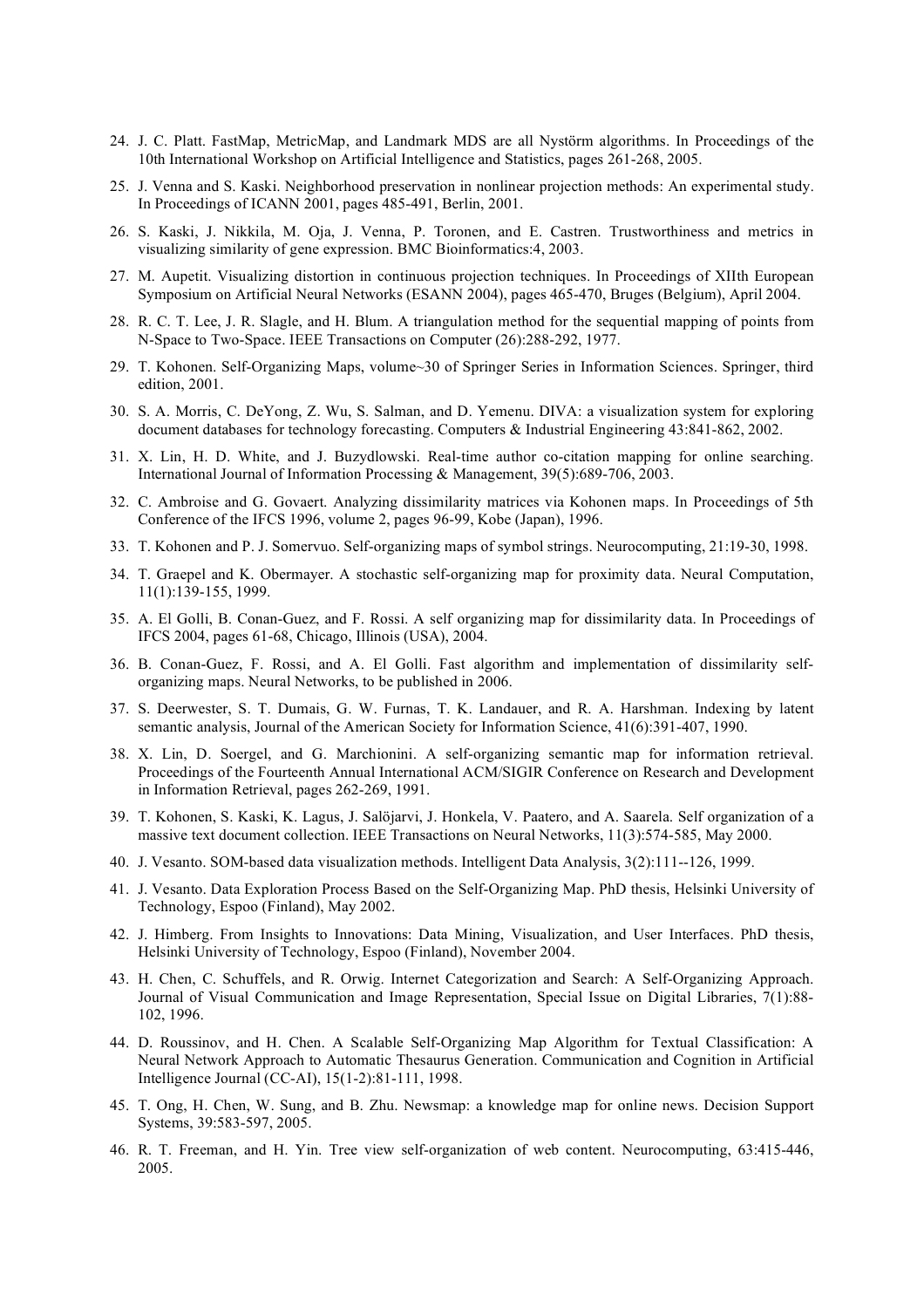- 47. J.-C. Lamirel. Application d'une approche symbolico-connexionniste pour la conception d'un système documentaire hautement interactif, Thèse de l'Université de Nancy 1 Henri Poincaré, 1995.
- 48. X. Polanco, C. Francois, and J. C. Lamirel. Using artificial neural networks for mapping of science and technology: A multi-self-organizing-maps approach. Scientometrics, 51(1): 267-292, 2001.
- 49. J. Lamping, R. Rao, and P. Pirolli. A focus+context technique based on hyperbolic geometry for visualizing large hierarchies. In Proceedings of the ACM Conference on Human Factors in Computing Systems, CHI, pages 401-408, 1995.
- 50. H. Ritter. Self-organizing maps in non-euclidean spaces. In E. Oja and S. Kaski, editors, Kohonen Maps, pages 97-108. Elsevier, Amsterdam, 1999.
- 51. J. Ontrup and H. Ritter. A hierarchically growing hyperbolic self-organizing map for rapid structuring of large data sets. In Proceedings of the 5th Workshop on Self-Organizing Maps, Paris (France), 2005.
- 52. C. Yang, H. Chen and K. Hong. Visualization of large category map for Internet browsing. Decision Support Systems, 35(1):89-102, April 2003.
- 53. A. Skupin, and B. P. Buttenfield. Spatial Metaphors for Visualizing Very Large Data Archives. Proceedings GIS/LIS'96. Bethesda: American Society for Photogrammetry and Remote Sensing, pages 607-617, 1996.
- 54. A. Skupin. From Metaphor to Method: Cartographic Perspectives on Information Visualization. In: Roth, S.F., and Keim, D.A. (Eds.) Proceedings IEEE Symposium on Information Visualization (InfoVis 2000), Salt Lake City, Utah, pages 91-97, 2000.
- 55. A. Skupin. A Cartographic Approach to Visualizing Conference Abstracts. IEEE Computer Graphics and Applications, 22(1):50-58, 2002.
- 56. A. Skupin, and S. I. Fabrikant. Spatialization Methods: A Cartographic Research Agenda for Non-Geographic Information Visualization. Cartography and Geographic Information Science, 30(2):99-119, 2003.
- 57. C. M. Bishop. Latent variable models. In M. I. Jordan editor, Learning in Graphical Models, pp. 371–403. MIT Press, 1999.
- 58. J. B. Tenenbaum, V. de Silva, and J. C. Langford. A global geometric framework for nonlinear dimensionality reduction. Science, 290(22):2319-2323, December 2000.
- 59. J. A. Lee, A. Lendasse, and M. Verleysen. Nonlinear projection with curvilinear distances: Isomap versus curvilinear distance analysis. Neurocomputing, 57:49-76, March 2004.
- 60. S. T. Roweis and L. K. Saul. Nonlinear dimensionality reduction by locally linear embedding. Science, 290(22):2323-2326, December 2000.
- 61. L. K. Saul, K. Q. Weinberger, F. Sha, J. Ham, and D. D. Lee. Spectral methods for dimensionality reduction. In B. Schlkopf, O. Chapelle, and A. Zien, editors, Semisupervised Learning. MIT Press, Cambridge, MA, 2006.
- 62. M. E. Tipping and C. M. Bishop. Probabilistic principal component analysis. Journal of the Royal Statistical Society, Series B, 61(3):611-622, 1999.
- 63. M. E. Tipping and C. M. Bishop. Mixtures of probabilistic principal component analyzers. Neural Computation, 11(2):443-482, 1999.
- 64. C. M. Bishop and M. E. Tipping. A hierarchical latent variable model for data visualization. IEEE Transactions on Pattern Analysis and Machine Intelligence, 20(3):281-293, 1998.
- 65. C. M. Bishop, M. Svensén, and C. K. I. Williams. GTM: The generative topographic mapping. Neural Computation, 10(1):215-34, 1998.
- 66. P. Tino and I. Nabney. Hierarchical GTM: Constructing localized non-linear projection manifolds in a principled way. IEEE Transactions on Pattern Analysis and Machine Intelligence, 24(5):639-656, 2002.
- 67. C. M. Bishop, M. Svensén, and C. K. I. Williams. Developments of the generative topographic mapping. Neurocomputing, 21:203-224, 1998.
- 68. A. Kabán and M. Girolami. Combined Latent Class and Trait Model for the Analysis and Visualisation of Discrete Data. IEEE Transactions on Pattern Analysis and Machine Intelligence, 23(8):859-872, 2001.